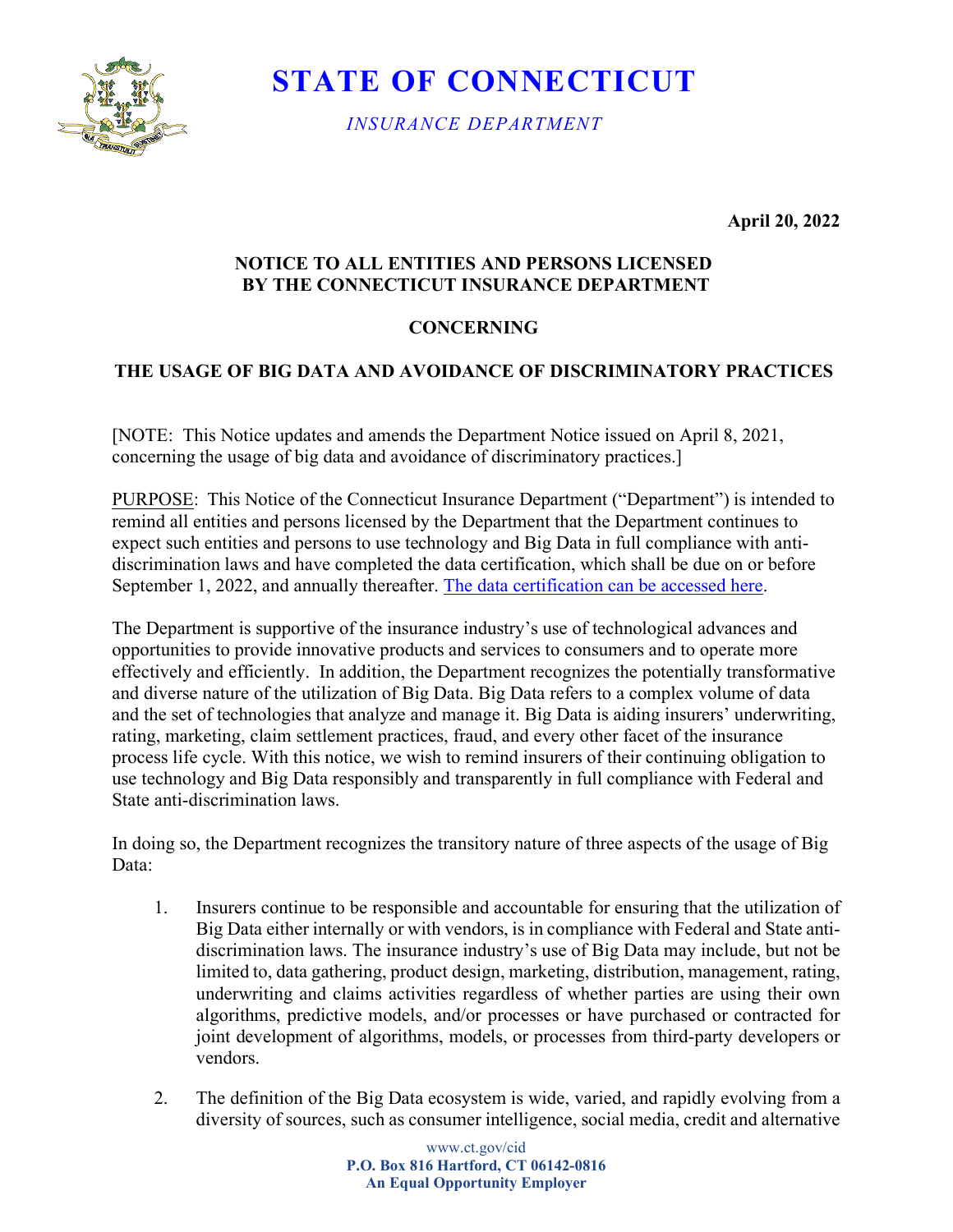credit information, retail purchase history, geographic location tracking and telematics, mobile, satellite, behavioral monitoring, psychographic / biographic / demographic / firmographic data, sensors, wearable devices, RFID, etc.

3. As part of its role in regulating the Connecticut insurance industry, the Department has the authority to require that insurance carriers and third-party data vendors, model developers, and bureaus provide the Department with access to data used to build models or algorithms included in all rate, form, and underwriting filings. (For reference, Appendix A provides examples of the types of questions that may be requested by the Department as part of an examination).

Having recognized the above, the Department would like to reiterate the potential for regulatory concerns with regards to the following general topics:

- a. Internal data deployment: Insurers should be sensitive to how Big Data utilized as a precursor to or as a part of algorithms, predictive models, and analytic processes, including but not limited to, the purposes outlined above in items #1 and #2.
- b. Internal data governance: How Big Data is governed throughout the precursor to its usage within the insurance industry, where such data resides and is used within the insurance industry, and how such data subsequently moves into industry archives, bureaus, data monetization mechanisms, or additional processes within or beyond the insurance ecosystem. The Department wishes to emphasize the importance of data accuracy, context, completeness, consistency, timeliness, relevancy, and other critical factors of responsible and secure data governance.
- c. Risk management and compliance: How Big Data algorithms, predictive models, and various processes are inventoried, risk assessed / ranked, risk managed, validated for technical quality, and governed throughout their life cycle to achieve the mandatory compliance mentioned above.

Any questions regarding this Notice may be directed to:  $cid-financial@ct.gov$ .

 $\sim$ 

Andrew N. Mais Insurance Commissioner